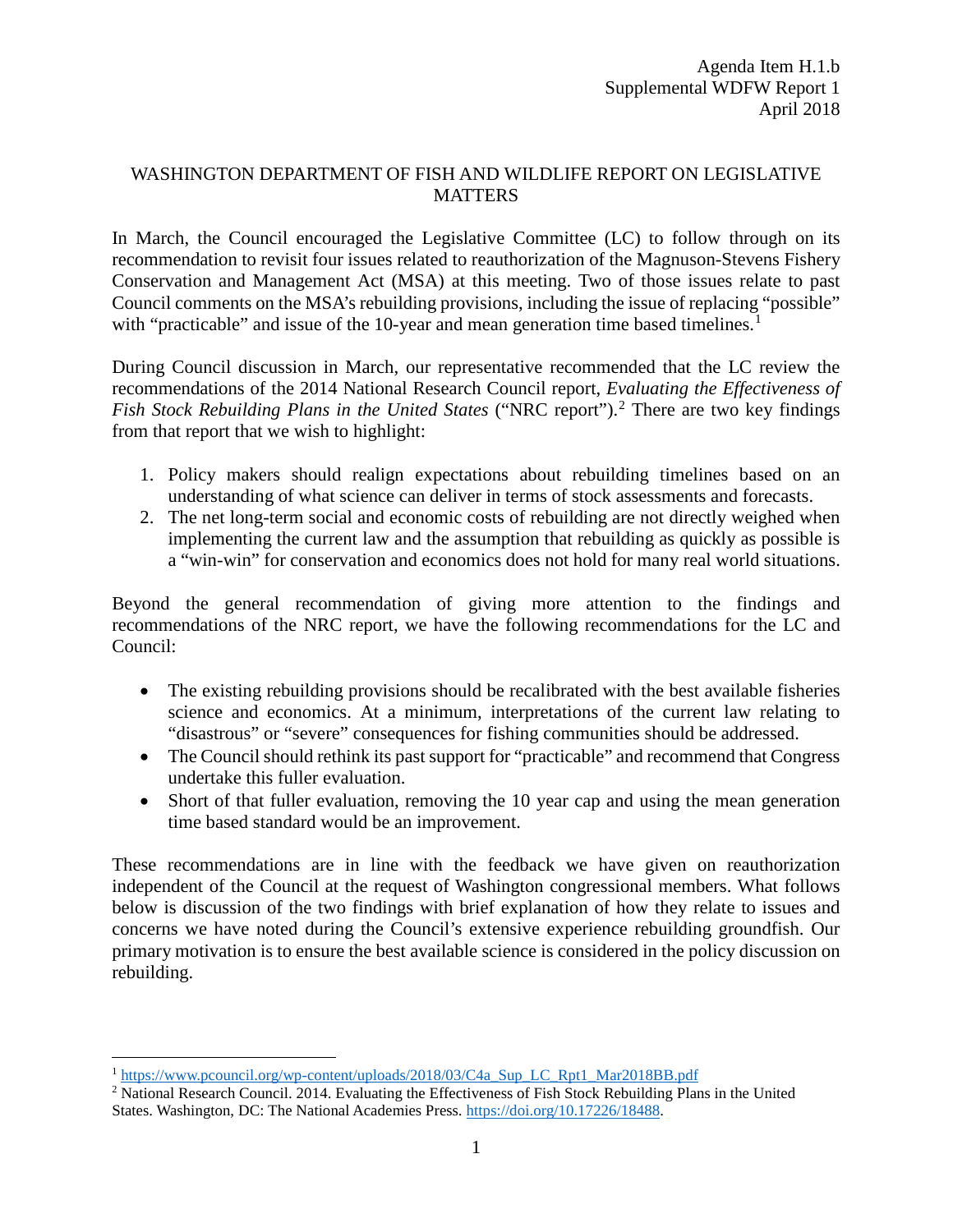#### **Concerns and views on the current rebuilding law**

WDFW remains supportive of strong rebuilding policies weighted toward a high probability of returning stocks to higher abundance. At the same time, the "needs of fishing community" piece of the current law has raised several concerns throughout the Council's rebuilding experience and remains a concern, especially with yelloweye rockfish.

In brief, the origins of "the needs of fishing communities" are lost and have drifted from the scientific foundations of rebuilding. Its interpretation remains vague. Of most concern are the interpretations that require the Council to provide a high level of proof showing that consequences for fishing communities are "disastrous" or perhaps "serious" to justify fishing opportunity.

The National Marine Fisheries Service is on record as opposing the "disastrous" interpretation. Yet the intensity they are looking for to achieve consistency with the law remains unclear. The solutions the Council has proposed for providing stability to fisheries under high management uncertainty and variability in catches have been met with skepticism and disapproved in the past.

The matter of how quickly to rebuild a stock is a policy choice and one on which stakeholders can reasonably hold different views. Yet the current law does not help facilitate good public debate. Deliberations on how quickly to rebuild a particular stock could be greatly improved by encouraging the Councils to directly weigh the trade-off between short-term social and economic needs and long-term conservation goals. This is the original intent of rebuilding. It was designed to address the primary trade-off of taking harvest now versus at some point in the future.

As highlighted in the NRC report and discussed below, this type of analysis can be impeded by current readings of the law. Failing to look at long-term tradeoffs leaves people in the dark about the consequences of accounting for the short-term needs of fishing communities. [3](#page-1-0) In some circumstances, it is possible that the law will force the Council to rebuild in a manner that is contrary to the core foundations set by National Standard 1 and National Standard 8.[4](#page-1-1)

### **Expectations for rebuilding timelines scientific uncertainty**

The NRC report was authored by the Committee on Evaluating the Effectiveness of Stock Rebuilding Plans of the 2006 Fishery Conservation and Management Reauthorization Act (the "Committee"), which was convened and funded by the National Marine Fisheries Service (NFMS) under a request by members of Congress. The Committee consisted of 11 experts, including Dr. André Punt of the Council's Scientific and Statistical Committee (SSC).

While identifying concrete benefits of the rebuilding law, the Committee characterized the overall U.S. experience with rebuilding since it was enacted in 1996 as showing "mixed" or "variable"

<span id="page-1-0"></span><sup>&</sup>lt;sup>3</sup> Currently, the long-term consequences are only measured by the difference in the expected number of years to reach the rebuilding target. As seen in management strategy evaluations and elsewhere, there are far better performance metrics to consider when comparing different harvest strategies.

<span id="page-1-1"></span><sup>&</sup>lt;sup>4</sup> As to the long established principle established by National Standard 1 and National Standard 8:

All other things being equal, where two alternatives achieve similar conservation goals, the alternative that provides the greater potential for sustained participation of such communities and minimizes the adverse economic impacts on such communities would be the preferred alternative.

<sup>50</sup> C.F.R. § 600.345(b); Natural Resources Defense Council, Inc. v. Daley, 209 F. 3d 747 (2000).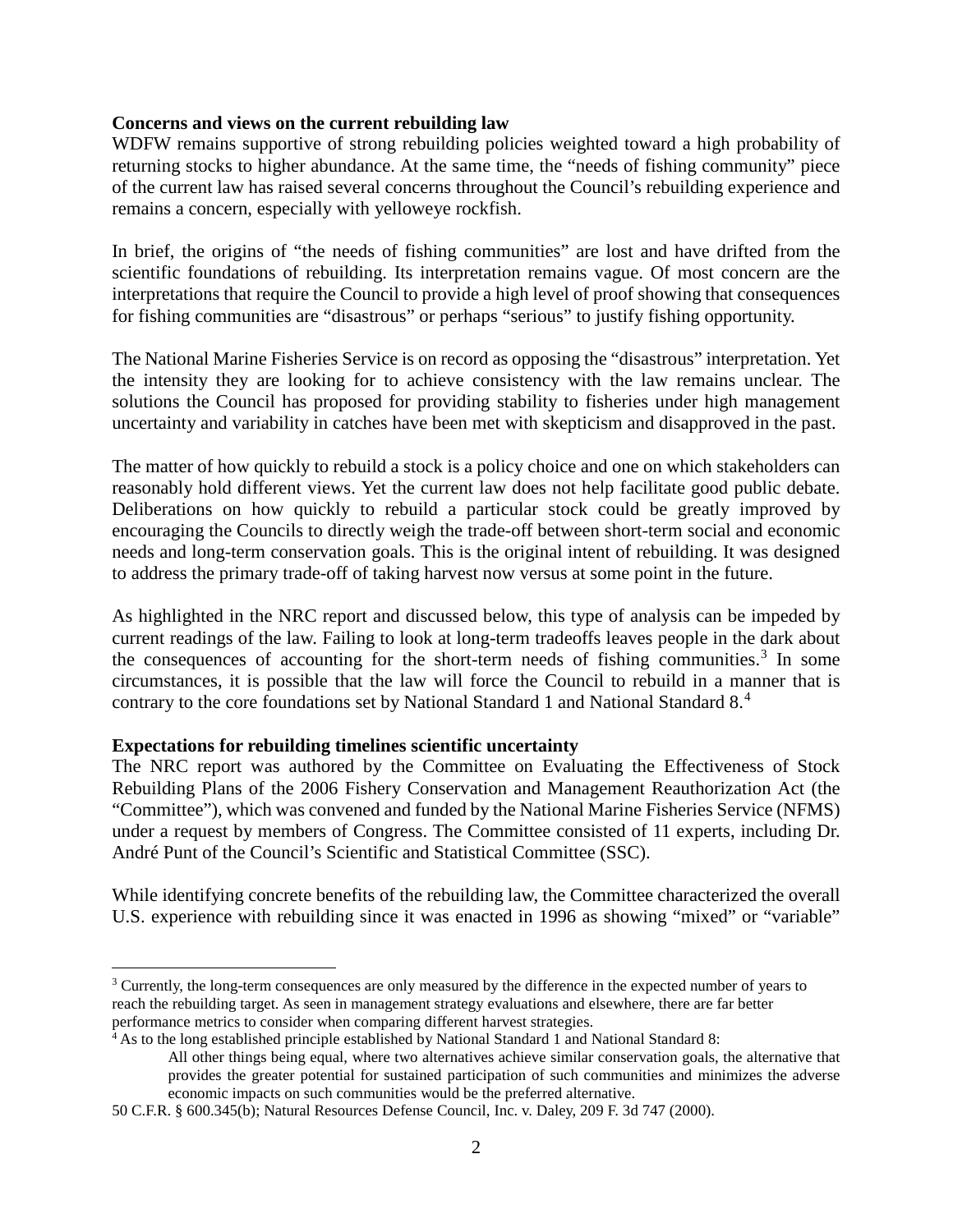performance.<sup>[5](#page-2-0)</sup> The Committee attributed this mixed/variable performance partly to stock assessment and forecasting uncertainty. Yet, as emphasize above, the Committee equally emphasized the "mismatch between policy maker's expectations for scientific precision and the inherent limits of science."[6](#page-2-1)

In essence, we read the NRC report as the science side of the fisheries management community telling the policy side that we should reconsider our expectations about precise rebuilding schedules. The Committee cautions that the current law places "unrealistic demands on the science and forces reliance on forecasts and estimates of biomass-based reference points, which may be very uncertain."[7](#page-2-2) The Committee instead recommends focusing on fishing mortality based targets and reference points.<sup>[8](#page-2-3)</sup>

The Committee provides extensive discussion on harvest control rules and related challenges. The discussion of discontinuities and the abrupt changes and disruption caused by scientific uncertainty are especially important. Following their discussion and discussions around the Council, we believe the recommendation of the fisheries science community would be to follow smoother rebuilding trajectories than have very large transitions in harvest once a stock reaches its rebuilding target.<sup>[9](#page-2-4)</sup>

The Committee's findings about the volatility and disruption in assessment and forecasts resonates with the Council's experience rebuilding groundfish. For instance, we question how much weight we give to forecasts that have a stock rebuilding by 2026 in one alternative and 2027 in another. In light of the uncertainty, such forecasts are interpreted as indistinguishable by many.

Fortunately, much of the volatility in stock assessment estimates and rebuilding projections has been for the better in recent cycles. If a focus on fishing mortality rate targets is a better means of addressing stock assessment uncertainty, we encourage a close evaluation of how the MSA can be amended to follow this advice from the scientific experts.

### **The long assumed "win-win" of rebuilding is really a "it depends"**

The NRC report's discussion of scientific uncertainty and rebuilding times are of key importance for policy makers to better understand. At the same time, the focus on fishing mortality rates does not address the key policy question—how to choose the appropriate target in the first place. For instance, with the major change in the yelloweye rockfish rebuilding projections, it does not make immediate sense why the Council should stick with a fishing mortality target that was set when forecasts had the stock needing six or seven decades to rebuild as when the latest forecast cuts that

<span id="page-2-0"></span> <sup>5</sup> NRC report at p. 2.

<span id="page-2-1"></span><sup>6</sup> NRC report, also at p. 2.

<span id="page-2-2"></span><sup>7</sup> NRC report at p. 7.

<span id="page-2-3"></span><sup>&</sup>lt;sup>8</sup> NRC report at p.2:

Rebuilding plans that focus more on meeting selected fishing mortality targets than on exact schedules for attaining biomass targets may be more robust to assessment uncertainties, natural variability and ecosystem considerations, and have lower social and economic impact.

<span id="page-2-4"></span><sup>9</sup> Note the disparity in the harvest policies for two stocks that are between B30% and B40% where one has never crossed the overfished threshold and one has. The fishing mortality rates for sablefish and canary rockfish when it was rebuilding, for example, were hugely different. The disparity cannot be justified on grounds of optimum yield.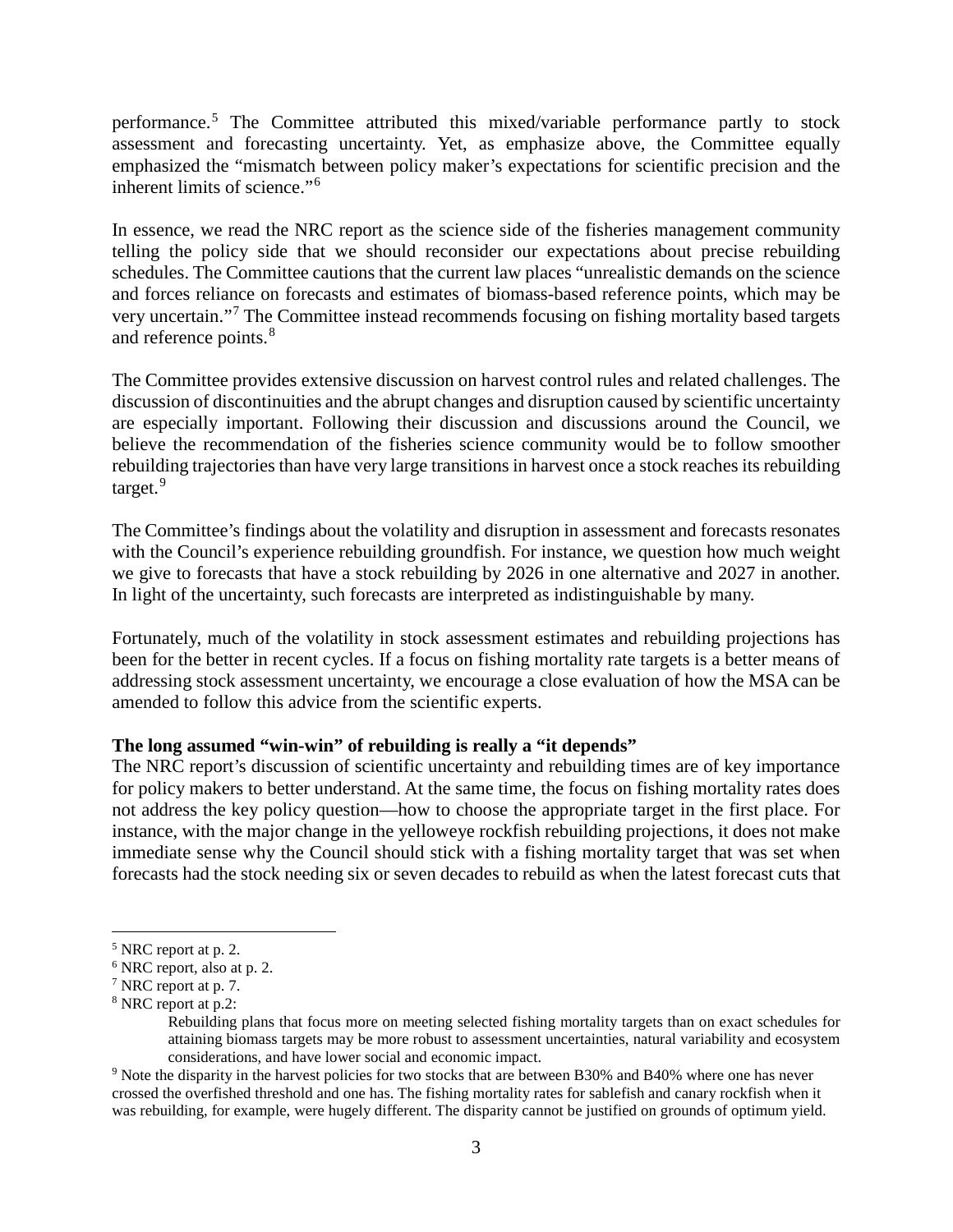time by more than half. The Council's choice of the rebuilding harvest control rule was made when circumstances were substantially different.

As noted, the original intent of rebuilding is to address the trade-offs between short-term economic needs and long-term conservation goals, which include social, economic, and ecological considerations under the principle of optimum yield. The choice of a rebuilding target is best grounded in this trade-off. The current law is not. We examine short-term economic impacts without putting them into the proper context of trade-offs to long-term conservation goals.

The "win-win" assumption is the likely explanation for this approach. It is a widely held belief that fastest rebuilding trajectory produces the best result for fishing communities and conservation. For a number of years now, the fisheries economics community has advised policy makers that the "win-win" outcome is based on a number of assumptions that likely do not hold for many stocks and fisheries. This point is made clear in the NRC report:

Yet while the natural and human outcomes of fish stock rebuilding are often closely aligned, they are not necessarily so; . . . Whether these long-run gains offset the short-run costs depends on numerous factors including how the rebuilding actions are instituted, the characteristics of the fishery, and the assumed discount rate.<sup>[10](#page-3-0)</sup>

The fact that rebuilding might not be a win-win situation on economic grounds should be made more widely known. Many reasons for rebuilding stocks exist, such as ecological considerations and providing future stewards of the resource with more options for managing fisheries, yet it is misleading to use economics to justify faster rebuilding where the prospects of economic payoff are low.

More importantly, as noted above, the current law requires an unknown level of proof to be shown on short-term social and economic impacts. Some interpretations say the impacts have to be "disastrous" or "severe." In a rebuilding plan where the long-term gains do not offset the shortterm impacts, this approach may be irrational and draconian.

Perhaps the most concerning finding in the NRC report is that the manner in which the current law is implemented:

can preclude the discussion, analysis, and implementation of fishery management alternatives that could provide greater potential economic benefits across commercial and recreational sectors  $\dots$  and could reduce adverse community impacts."<sup>[11](#page-3-1)</sup>

The MSA's major strength is that it is a science-based law. It is therefore very concerning that it is implemented in a way that prevents the best available analysis of trade-offs.

With the level of uncertainty involved in forecasting biological and economic conditions, we are skeptical that optimal paths through rebuilding can be identified. Uncertainty over successful rebuilding should be given high weight. Again, the purpose of rebuilding is as a means of achieving

<span id="page-3-1"></span><span id="page-3-0"></span> $10$  NRC report at p. 97.<br> $11$  NRC report at p. 98.